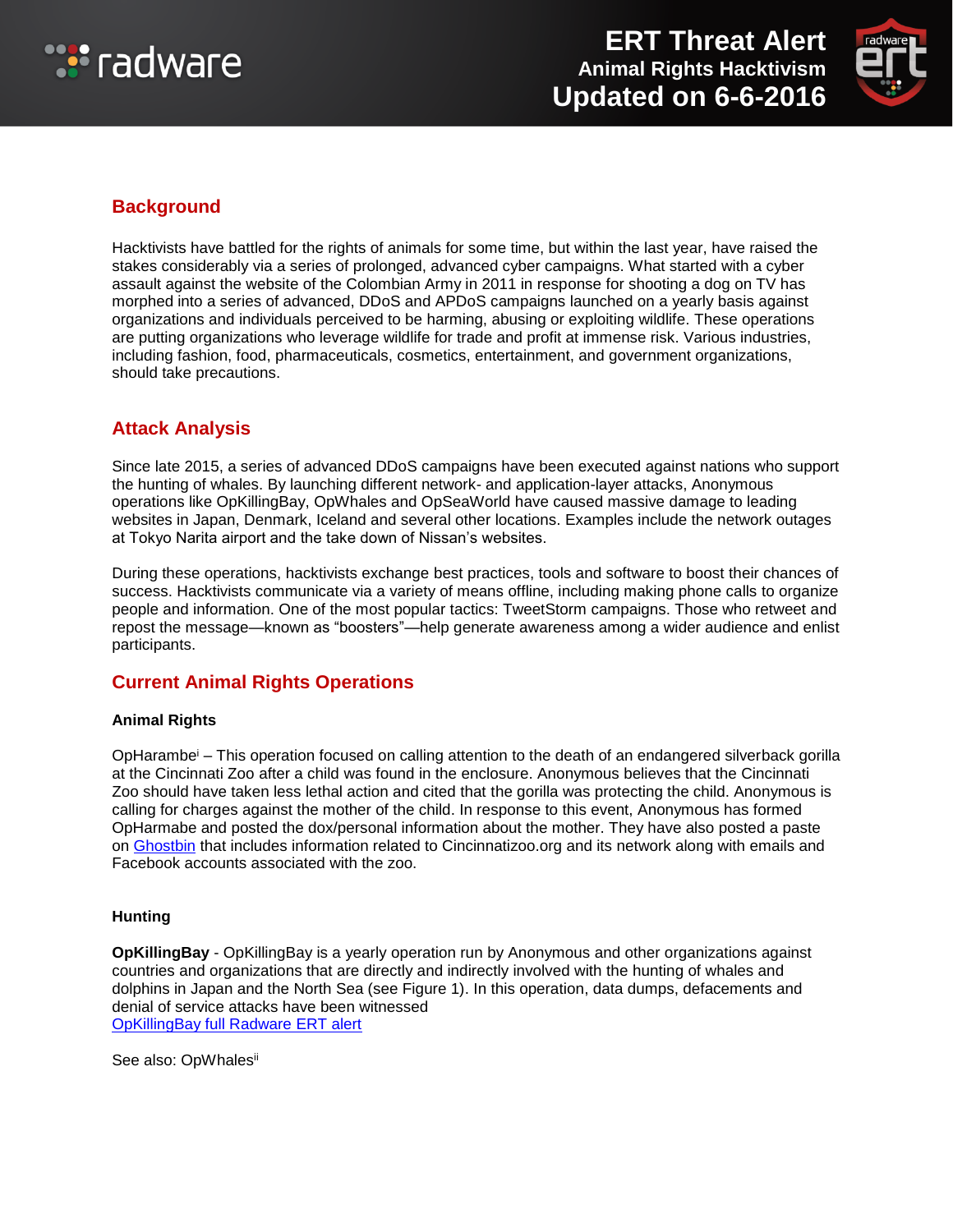







#### **Captivity**

**OpSeaWorld**<sup>iii</sup> - an operation run by Anonymous to protect animals in captivity. Members of this operation target parks around the world with TweetStorms, data dumps and denial of service attacks (see Figure 2). Op Site - <https://sites.google.com/site/opseaworld/home> Account - <https://twitter.com/OpSeaWorldAnon>

#### **Trade**

**OpFunKill<sup>iv</sup>** – This operation focuses on protecting animals from trophy hunters, but also engages in protecting animals from testing, destruction of habitats, slaughter, and the fur industry. Recent examples include the global protest following publicized killings of rhinos, elephants and lions like Cecil the Lion.



Figure 2: OpSeaWorld target list as a Google Maps pagev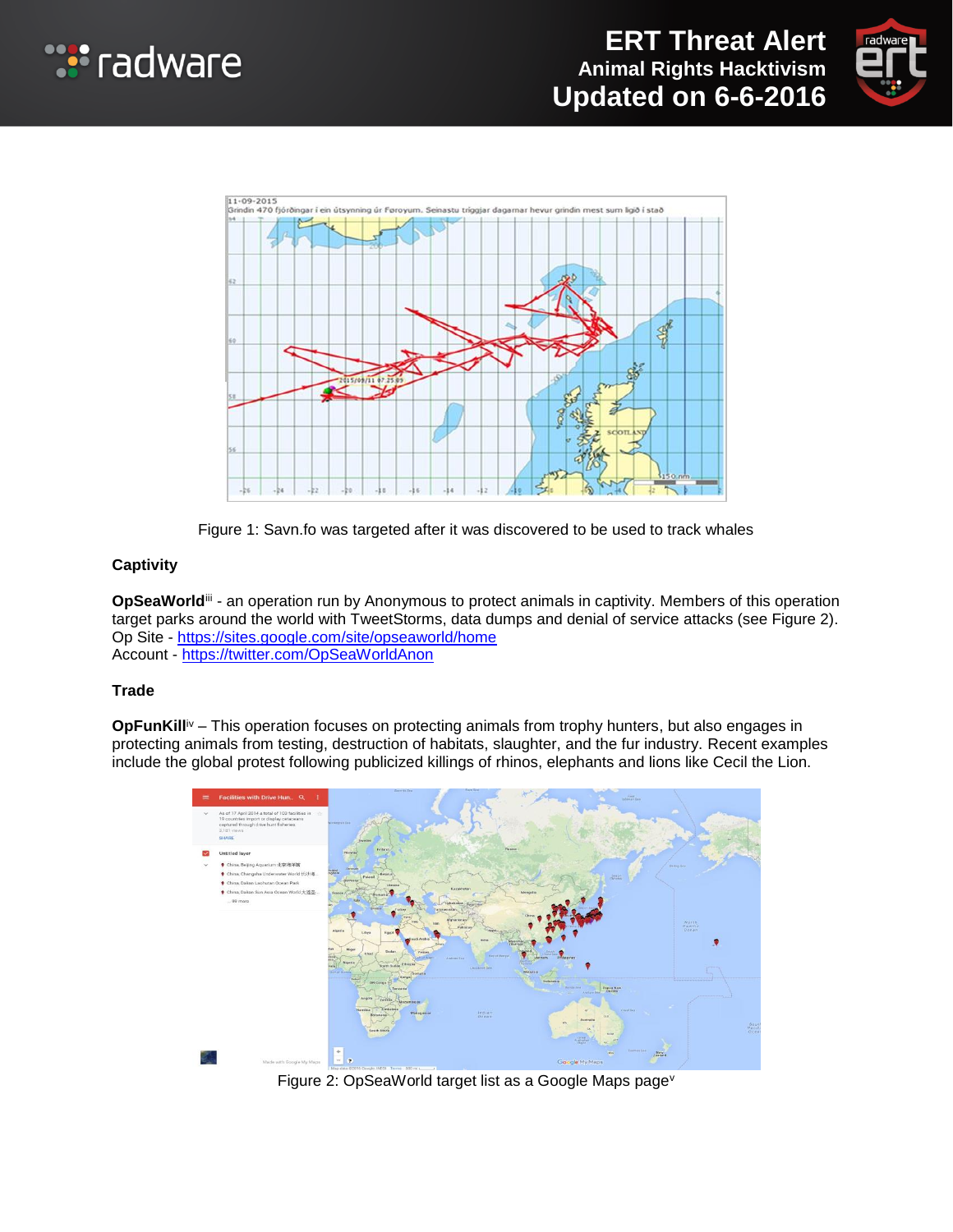



### **Reasons for Concern**

Hacktivists do not see digital boundaries and will continuously attempt launching attacks at targets in the name of social or political change. Animal rights hacktivists will try gaining unauthorized access into computer networks and systems in an attempt to steal information, exploit the network and extort those that they are targeting. While a lone hacktivist can be problematic, hundreds collaborating is a different challenge.

### **Current Target lists**

- OpWhales
	- o <https://ghostbin.com/paste/rxwkr>
	- o <https://ghostbin.com/paste/tzfae>
- **OpKillingBay** 
	- o <https://ghostbin.com/paste/ajbdx>
	- o <https://ghostbin.com/paste/2mrne>
- OpSeaWorld
	- o <https://ghostbin.com/paste/fnnqy>
- **OpBeast** 
	- o <https://ghostbin.com/paste/dgqhz>

### **Attack Vectors**

- **TCP flood** One of the oldest yet still very popular Denial of Service (DoS) attacks. It involves sending numerous SYN packets to the victim. In many cases, attackers will spoof the SRC IP so the reply (SYN+ACK packet) will not return, thus overwhelming the session/connection tables of the targeted server or one of the network entities on the way (typically the firewall). Servers need to open a state for each SYN packet that arrives and they store this state in tables that have limited size. As big as this table may be it is easy to send sufficient amount of SYN packets that will fill the table, and once this happens the server starts to drop a new request, including legitimate ones. Similar effects can happen on a firewall which also has to process and invest in each SYN packet. Unlike other TCP or application level attacks the attacker does not have to use a real IP - this is perhaps the biggest strength of the attack.
- **UDP Flood** In a UDP flood the attacker sends large UDP packets to a single destination or to random ports. Since the UDP protocol is "connectionless" and does not have any type of handshake mechanism, the main intention of a UDP flood is to saturate the Internet pipe. In most cases the attackers spoof the SRC IP
- **Reflection Attacks** Reflective denial-of-service attacks makes use of a potentially legitimate thirdparty component to send the attack traffic to a victim, ultimately hiding the attackers' own identity. The attackers send UDP packets to the reflector servers with a source IP address set to their victim's IP, therefore indirectly overwhelming the victim with the response packets. The reflector servers used for this purpose could be ordinary servers with no indication/trace that they have been compromised, which makes this kind of attack particularly difficult to mitigate. A common example for this type of attack is DNS, NTP, and SNMP reflection.
- **SQL Injection** This technique takes advantage of poor application coding. When the application inputs are not sanitized it becomes vulnerable. Attackers can modify an application SQL query to gain access to unauthorized data with administrator access, run remote commands on the server, drop or create objects in the database and more.